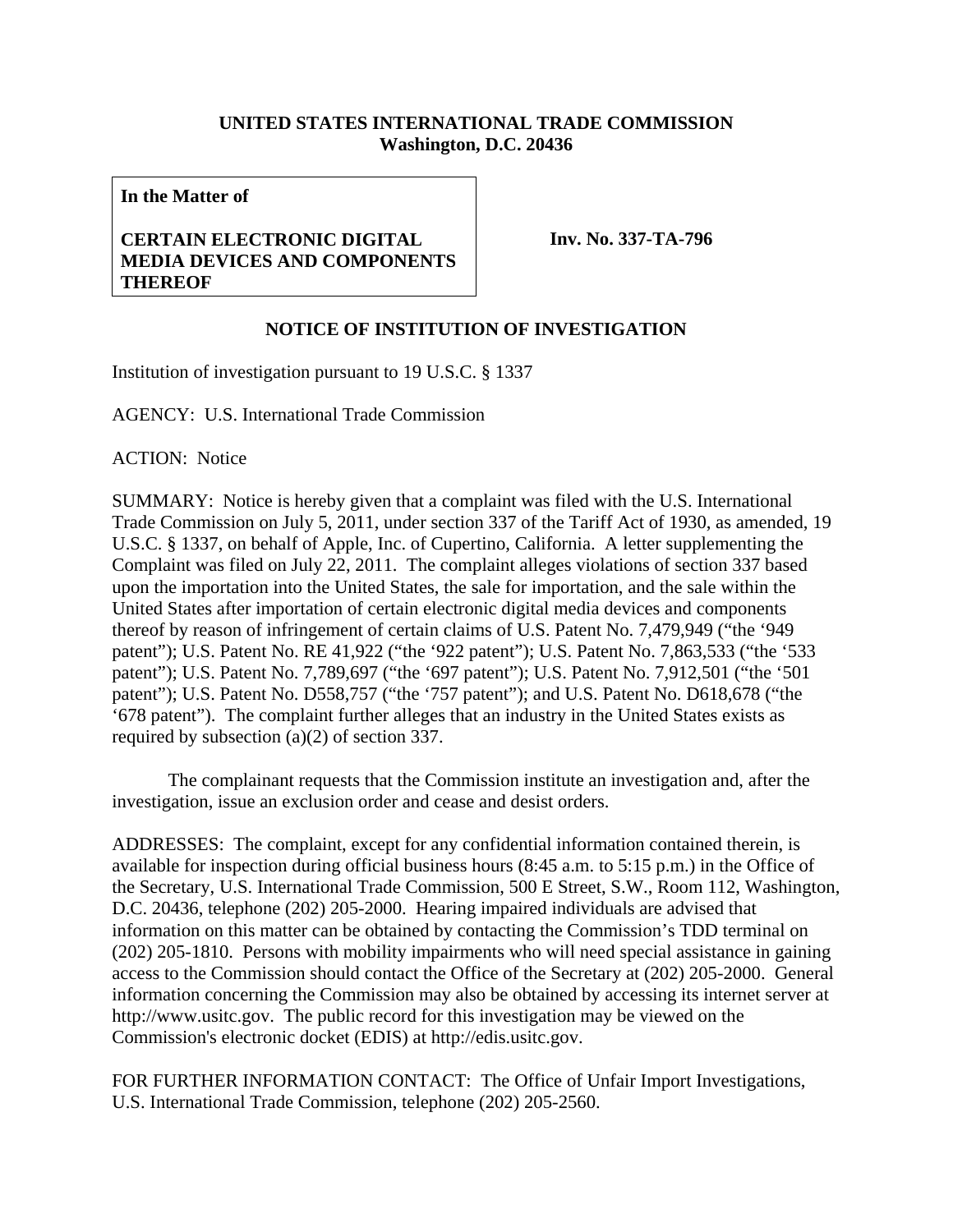AUTHORITY: The authority for institution of this investigation is contained in section 337 of the Tariff Act of 1930, as amended, and in section 210.10 of the Commission's Rules of Practice and Procedure, 19 C.F.R. § 210.10 (2011).

SCOPE OF INVESTIGATION: Having considered the complaint, the U.S. International Trade Commission, on July 29, 2011, ORDERED THAT –

 (1) Pursuant to subsection (b) of section 337 of the Tariff Act of 1930, as amended, an investigation be instituted to determine whether there is a violation of subsection  $(a)(1)(B)$  of section 337 in the importation into the United States, the sale for importation, or the sale within the United States after importation of certain electronic digital media devices and components thereof that infringe one or more of claims 1, 3-6, and 9-20 of the '949 patent; claims 29-35 of the '922 patent; claims 1, 4, 7, 9, 11, 12, 15-17, 19, and 20 of the '533 patent; claims 1-3, 11-16, and 21-27 of the '697 patent; claims 1-4 and 8 of the '501 patent; the claim of the '757 patent; and the claim of the '678 patent, and whether an industry in the United States exists as required by subsection (a)(2) of section 337;

 (2) For the purpose of the investigation so instituted, the following are hereby named as parties upon which this notice of investigation shall be served:

(a) The complainant is:

 Apple Inc. 1 Infinite Loop Cupertino, CA 95014

 (b) The respondents are the following entities alleged to be in violation of section 337, and are the parties upon which the complaint is to be served:

> Samsung Electronics Co., Ltd. 416 Maetan-3dong, Yeongtong-gu Suwon-City, Gyeonggi-do Korea 443-742

> Samsung Electronics America, Inc. 85 Challenger Road Ridgefield Park, NJ 07660

 Samsung Telecommunications America, LLC 1301 East Lookout Drive Richardson, TX 75082

 (c) The Office of Unfair Import Investigations, U.S. International Trade Commission, 500 E Street, S.W., Suite 401, Washington, D.C. 20436; and